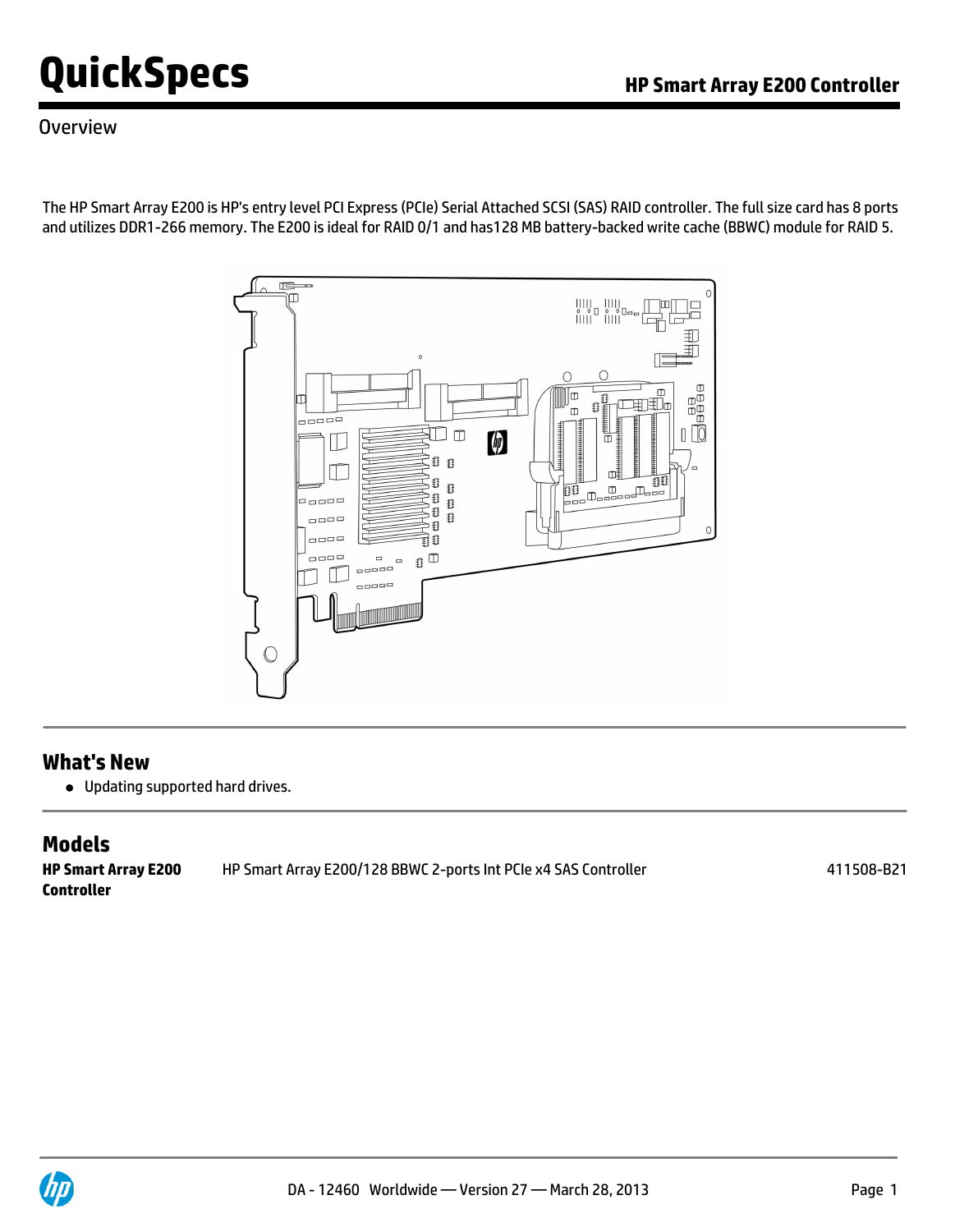### Standard Features

| <b>The Smart Array</b><br>Advantage         | HP's innovative design and integration work of the Smart Array family of products creates customer value<br>that is unmatched in the industry. Use of Smart Array products across multiple applications results in a<br>much lower Total Cost of Ownership (TCO) than any other server storage RAID product. The HP Smart Array<br>family brings an unparalleled return on investment through:                                                                                                                                                                                                                                                                                                                                                                                                                                                                                                                                                                                                                                                                                                                                                                                                                                                    |  |  |  |
|---------------------------------------------|---------------------------------------------------------------------------------------------------------------------------------------------------------------------------------------------------------------------------------------------------------------------------------------------------------------------------------------------------------------------------------------------------------------------------------------------------------------------------------------------------------------------------------------------------------------------------------------------------------------------------------------------------------------------------------------------------------------------------------------------------------------------------------------------------------------------------------------------------------------------------------------------------------------------------------------------------------------------------------------------------------------------------------------------------------------------------------------------------------------------------------------------------------------------------------------------------------------------------------------------------|--|--|--|
|                                             | Data Compatibility among all models of Smart Array controllers allows simple and easy upgrades any<br>time needs for higher performance, capacity, and availability increase. Even successive generations of<br>Smart Array controllers understand the data format of other Smart Array Controllers.                                                                                                                                                                                                                                                                                                                                                                                                                                                                                                                                                                                                                                                                                                                                                                                                                                                                                                                                              |  |  |  |
|                                             | Consistent Configuration and Management Tools. All Smart Array products utilize a standard set of<br>management and utility software. These tools minimize Total Cost of Ownership (TCO) by reducing training<br>requirements and technical expertise necessary to install and maintain the HP server storage.<br>Universal Hard Drive form factor is for use across multiple HP servers, disk enclosures and storage<br>systems. With compatibility across many enterprise platforms, you are free to deploy and re-deploy these<br>drives to quickly deliver increased storage capacity, migrate data between systems, and easily manage<br>spare drives.                                                                                                                                                                                                                                                                                                                                                                                                                                                                                                                                                                                       |  |  |  |
|                                             | Pre-Failure Warranty means HP Insight Manager not only reports when a drive is going to fail but allows<br>replacement of failing drives prior to actual failure. For complete details, consult the HP Support Center or<br>refer to your HP Server documentation.                                                                                                                                                                                                                                                                                                                                                                                                                                                                                                                                                                                                                                                                                                                                                                                                                                                                                                                                                                                |  |  |  |
| <b>Key Features</b>                         | • Seamless upgrades from past generations and upgrades to next generation HP high performance<br>and high capacity Serial Attached SCSI Smart Array controllers.<br>• 3G SAS technology delivers high performance and data bandwidth up to 300 MB\s per physical link<br>and contains full compatibility with 1.5G SATA technology.<br>• x4 2.5G PCI Express host interface technology delivers high performance and data bandwidth up to 2<br>GB/s maximum bandwidth.<br>• Addition of the battery backed cache upgrade enables BBWC, RAID 5, Capacity Expansion, RAID<br>migration, and Stripe Size Migration.<br>• Mix-and-match SAS and SATA hard drives, lets you deploy drive technology as needed to fit your<br>computing environment.<br>• Support for up to 2 TB in a single logical drive.<br>• Software consistency among all Smart Array family products: Array Configuration Utility (ACU),<br>Option ROM Configuration for Arrays (ORCA), Systems Insight Manager, Array Diagnostic Utility<br>(ADU) and SmartStart. Some of these features are not available with ProLiant 100 series platforms.<br>• The SA-E200 controller supports up to 8 drives. The SA-E200i supports 2-8 drives depending on the<br>server implementation. |  |  |  |
| <b>Online Management</b><br><b>Features</b> | <b>Online Capacity Expansion (with BBWC upgrade)</b><br>Online RAID Level Migration (with BBWC upgrade)<br>Online Stripe Size Migration (with BBWC upgrade)<br>Mirror splitting and recombining<br>Unlimited Global Online Spares Assignment<br>• User Selectable Expand and Rebuild Priority<br>• User Selectable RAID Level and Stripe Size<br>User Selectable Read and Write Cache Sizes                                                                                                                                                                                                                                                                                                                                                                                                                                                                                                                                                                                                                                                                                                                                                                                                                                                       |  |  |  |
| <b>Ports</b>                                | Eight (8) SAS physical links distributed across 2 internal x4 wide port connectors.                                                                                                                                                                                                                                                                                                                                                                                                                                                                                                                                                                                                                                                                                                                                                                                                                                                                                                                                                                                                                                                                                                                                                               |  |  |  |

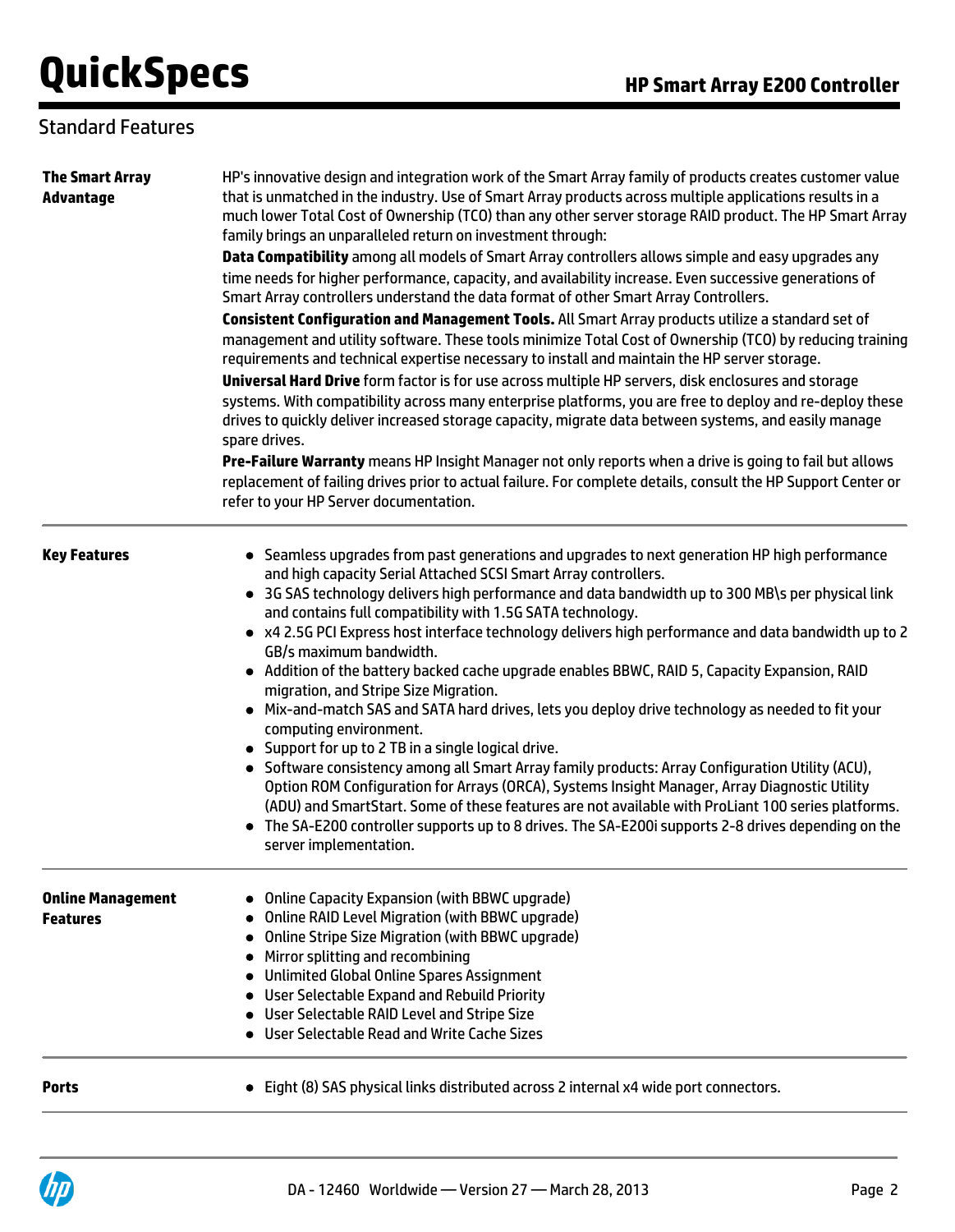### Standard Features

| <b>Performance</b>      | HP's High Performance Architecture sets new boundaries of industry performance expectations!                                                                                                                                                                                                                                                                                                                                                                                                                                                                                                                                                                                      |  |  |
|-------------------------|-----------------------------------------------------------------------------------------------------------------------------------------------------------------------------------------------------------------------------------------------------------------------------------------------------------------------------------------------------------------------------------------------------------------------------------------------------------------------------------------------------------------------------------------------------------------------------------------------------------------------------------------------------------------------------------|--|--|
|                         | • 3Gb/s SAS (300MB/s bandwidth per physical link)<br>• x8 3Gb/s SAS physical links (compatible with 1.5G SATA)<br>• 64 MB or 128 MB DDR1-266 battery-backed cache provides up to 4.2 GB/s maximum bandwidth.<br>• x4 2.5G PCI Express host interface provides 2 GB/s maximum bandwidth.<br>MIPS 32-bit Processor<br>Read ahead caching<br>• Write-back caching (with battery-backed write cache upgrade)                                                                                                                                                                                                                                                                          |  |  |
| <b>Capacity</b>         | Given the increasing need for high performance and rapid capacity expansion, the SA-E200 offers:                                                                                                                                                                                                                                                                                                                                                                                                                                                                                                                                                                                  |  |  |
|                         | • Up to 6TB of total storage with 6 x 1TB SATA MDL hard drives (3.5")<br><b>NOTE:</b> Support for greater than 2TB in a single logical drive.<br>• Up to 2.4TB of total storage with 8 x 300GB SFF SAS hard drives                                                                                                                                                                                                                                                                                                                                                                                                                                                                |  |  |
| <b>Availability</b>     | Provides increased server uptime by providing advanced storage functionality:                                                                                                                                                                                                                                                                                                                                                                                                                                                                                                                                                                                                     |  |  |
|                         | • Online Capacity Expansion (with BBWC upgrade)<br>• Online RAID Level Migration (with BBWC upgrade)<br>• Online Stripe Size Migration (with BBWC upgrade)<br>• Global Online Spare<br>• Pre-Failure Warranty                                                                                                                                                                                                                                                                                                                                                                                                                                                                     |  |  |
| <b>Fault Prevention</b> | The following features offer detection of possible failures before they occur, allowing preventive action to<br>be taken:                                                                                                                                                                                                                                                                                                                                                                                                                                                                                                                                                         |  |  |
|                         | • S.M.A.R.T.: Self Monitoring Analysis and Reporting Technology first developed at HP detects<br>possible hard disk failure before it occurs, allowing replacement of the component before failure<br>occurs.<br>• Drive Parameter Tracking monitors drive operational parameters, predicting failure and notifying<br>the administrator.<br>• Dynamic Sector Repairing continually performs background surface scans on the hard disk drives<br>during inactive periods and automatically remaps bad sectors, ensuring data integrity.<br>Smart Array Cache Tracking monitors integrity of controller cache, allowing pre-failure preventative<br>maintenance.                   |  |  |
| <b>Fault Tolerance</b>  | • Keeps data available and server running while a failed drive is being replaced; several fault tolerance<br>configurations are supported including:<br>• RAID 5 (Distributed Data Guarding): This allocates one set of parity data across drives and allows<br>simultaneous write operations. This level of fault tolerance can withstand a single drive failure<br>without downtime or data loss.<br>NOTE: RAID 5 is available with the 128MB BBWC option on the Smart Array E200i.<br>RAID 1, 1+0 (Drive Mirroring): This allocates half of the drive array to data and the other half to<br>mirrored data, providing two copies of every file. It is a high-performance RAID. |  |  |

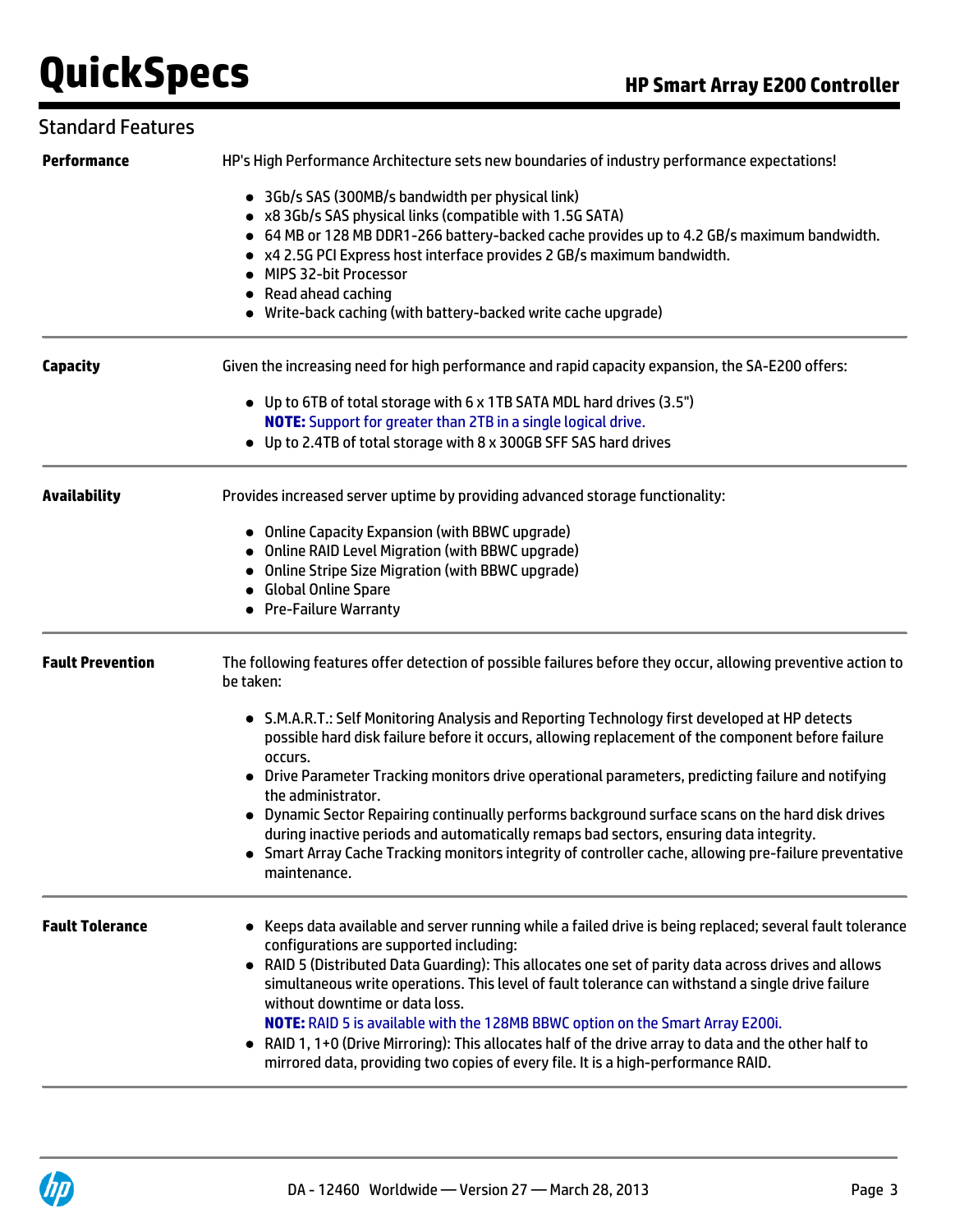### Standard Features

| <b>Fault Recovery</b> | Minimizes downtime, reconstructs data, and facilitates a quick recovery from drive failure                                                                                                                                                                                                                                                                                                                                                                                                                                                     |  |  |
|-----------------------|------------------------------------------------------------------------------------------------------------------------------------------------------------------------------------------------------------------------------------------------------------------------------------------------------------------------------------------------------------------------------------------------------------------------------------------------------------------------------------------------------------------------------------------------|--|--|
|                       | • On-Line Spares: There is no limit to the number of spare drives that can be installed prior to drive<br>failure. If a failure occurs, recovery begins with an On-Line Spare and data is reconstructed<br>automatically.<br>• DRAM ECC corrects against single bit data and address corruption.<br>• Battery-backed write cache upgrade provides for up to three days of battery power for data cache<br>retention. The data backup duration could be extended anytime the server's auxiliary power is<br>available during system power down. |  |  |
| <b>Ease of Use</b>    | Consistency and Upgradeability make the Smart Array family unique in the industry:                                                                                                                                                                                                                                                                                                                                                                                                                                                             |  |  |
|                       | • GUI based configuration, management and diagnostic software tools                                                                                                                                                                                                                                                                                                                                                                                                                                                                            |  |  |
|                       | • Common data format between generations of products<br>• Data migration between servers and external Modular Smart Array enclosures                                                                                                                                                                                                                                                                                                                                                                                                           |  |  |
| <b>Warranty</b>       | The warranty for this device is 3 years parts, labor and onsite.                                                                                                                                                                                                                                                                                                                                                                                                                                                                               |  |  |
|                       | Pre-Failure Warranty: Drives attached to the Smart Array Controller and monitored under Insight Manager                                                                                                                                                                                                                                                                                                                                                                                                                                        |  |  |
|                       | are supported by a Pre-Failure (replacement) Warranty. For complete details, consult the HP Support<br>Center or refer to your HP Server Documentation.                                                                                                                                                                                                                                                                                                                                                                                        |  |  |
|                       | <b>Warranty Upgrade Options</b>                                                                                                                                                                                                                                                                                                                                                                                                                                                                                                                |  |  |
|                       | • Response - Upgrade on-site response from next business day to same day 4 hours<br>• Coverage - Extend hours of coverage from 9 hours x 5 days to 24 hours x 7 days<br>• Duration - Select duration of coverage for a period of 1, 3, or 5 years                                                                                                                                                                                                                                                                                              |  |  |

Warranty upgrade options can come in the form of Care Packs, which are sold at the HP System level this product attaches too

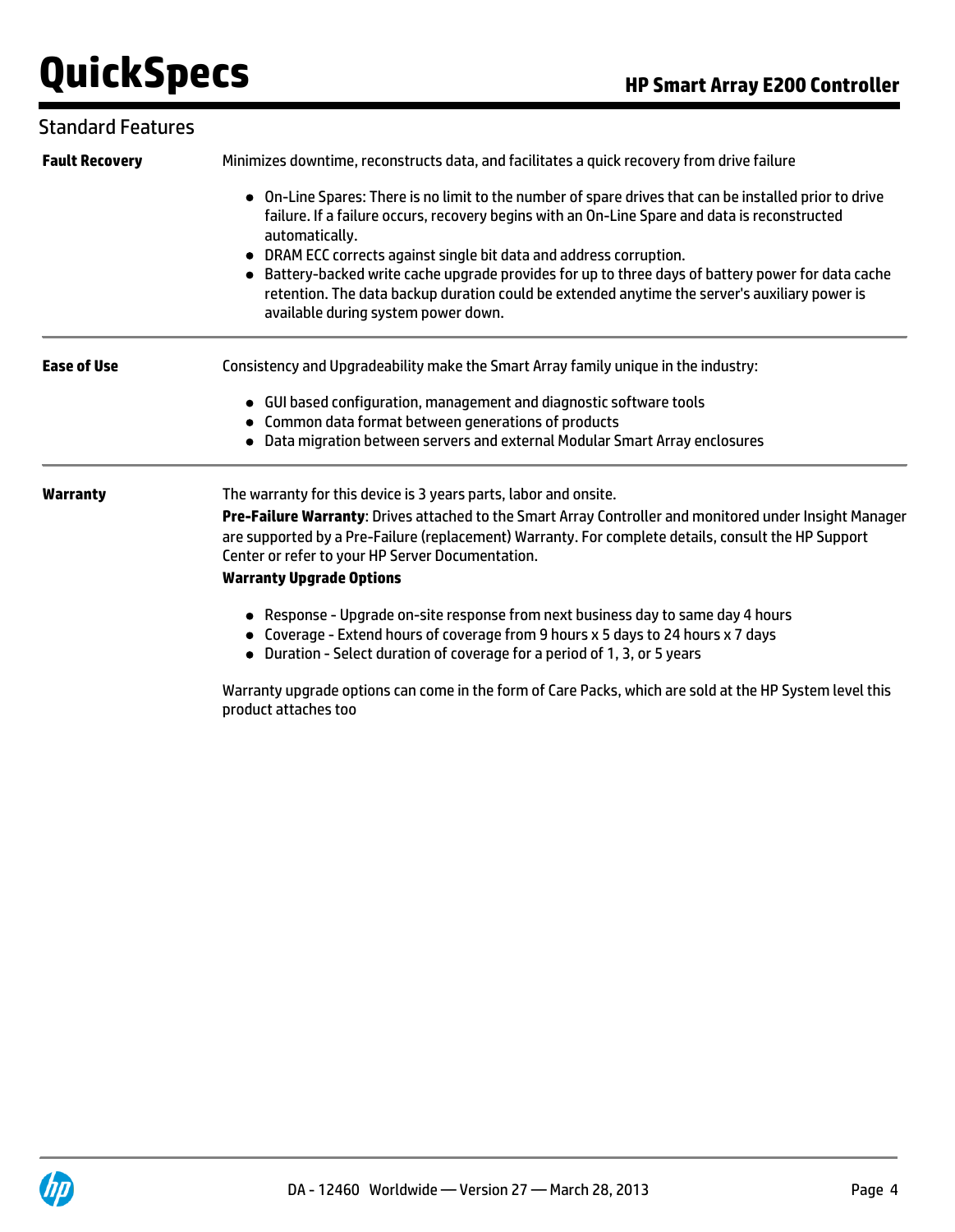# Compatibility

| <b>Server Compatibility:</b><br><b>HP SA-E200 Controller</b> | For up to date compatibility, please see the following URL for complete Smart Array E200/E200i<br>Controllers compatibility and support information:<br>http://h18006.www1.hp.com/products/servers/proliantstorage/arraycontrollers/index.html                                                                                                                                                                                                                                                                                                           |  |  |
|--------------------------------------------------------------|----------------------------------------------------------------------------------------------------------------------------------------------------------------------------------------------------------------------------------------------------------------------------------------------------------------------------------------------------------------------------------------------------------------------------------------------------------------------------------------------------------------------------------------------------------|--|--|
| <b>Operating Systems</b>                                     | <b>Microsoft Windows Server</b><br>Microsoft Windows Server Hyper-V<br><b>Red Hat Enterprise Linux (RHEL)</b><br><b>SUSE Linux Enterprise Server (SLES)</b><br><b>Oracle Enterprise Linux (OEL)</b><br>Solaris 10 for x86/x64 based Systems<br><b>VMware</b>                                                                                                                                                                                                                                                                                             |  |  |
|                                                              | For more information on HP's Certified and Supported ProLiant Servers for OS and Virtualization Software<br>and latest listing of software drivers available for your server and Smart Array RAID controller, please visit<br>our Support Matrix at: http://www.hp.com/go/ossupport                                                                                                                                                                                                                                                                      |  |  |
|                                                              | <b>NOTE:</b> For more Linux OS support & certification information, please visit:                                                                                                                                                                                                                                                                                                                                                                                                                                                                        |  |  |
|                                                              | • ProLiant & BladeSystem Server Linux matrix<br>http://h18004.www1.hp.com/products/servers/linux/<br>• Integrity & BladeSystem Server Linux matrix<br>http://h71028.www7.hp.com/enterprise/cache/321101-0-0-0-121.html                                                                                                                                                                                                                                                                                                                                   |  |  |
| <b>Software Suite</b>                                        | All Smart Array products share a common set of configuration, management and diagnostic tools,<br>including Array Configuration Utility (ACU), Array Diagnostic Utility (ADU), and Systems Insight Manager.<br>This software consistency of tools reduces the cost of training for each successive generation of product<br>and takes much of the guesswork out of troubleshooting field problems. These tools lower the total cost<br>of ownership by reducing training and technical expertise necessary to install and maintain HP server<br>storage. |  |  |
|                                                              | <b>Systems Insight Manager</b>                                                                                                                                                                                                                                                                                                                                                                                                                                                                                                                           |  |  |
|                                                              | • Powerful server and server options/storage manager tool<br>• Monitors over 1200 system wide parameters<br>• Configuration/Diagnostic Utilities                                                                                                                                                                                                                                                                                                                                                                                                         |  |  |
|                                                              | • SIM is only for the HP ProLiant 300, 500 and Blade series servers.<br><b>HP Array Configuration Utility (ACU)</b>                                                                                                                                                                                                                                                                                                                                                                                                                                      |  |  |
|                                                              | • Powerful Web based configuration utility for all Smart Array controllers<br>Provides a graphical view of HP drive array configurations.<br>• Allows for management of multiple arrays over a secure internet connection from anywhere in the<br>world.                                                                                                                                                                                                                                                                                                 |  |  |
|                                                              | • Easy to use Wizards for configuration<br>• Runs offline for all supported Operating Systems on the ProLiant 300, 500 and Blade series and runs<br>online for Windows and Linux. For online configuration of NetWare, use CPQONLIN.                                                                                                                                                                                                                                                                                                                     |  |  |
|                                                              | <b>HP Option ROM Configuration for Arrays (ORCA)</b><br>• A simple method for managing logical volumes during system power up by pressing F8 during POST<br>• Allows the ability to create arrays, logical volumes, and assign an online spare drive.<br>• Allows the ability to view and delete logical volumes<br>• Allows the ability to select the boot controller<br>• For advanced array configurations use ACU<br><b>HP Array Diagnostic Utility (ADU)</b>                                                                                        |  |  |

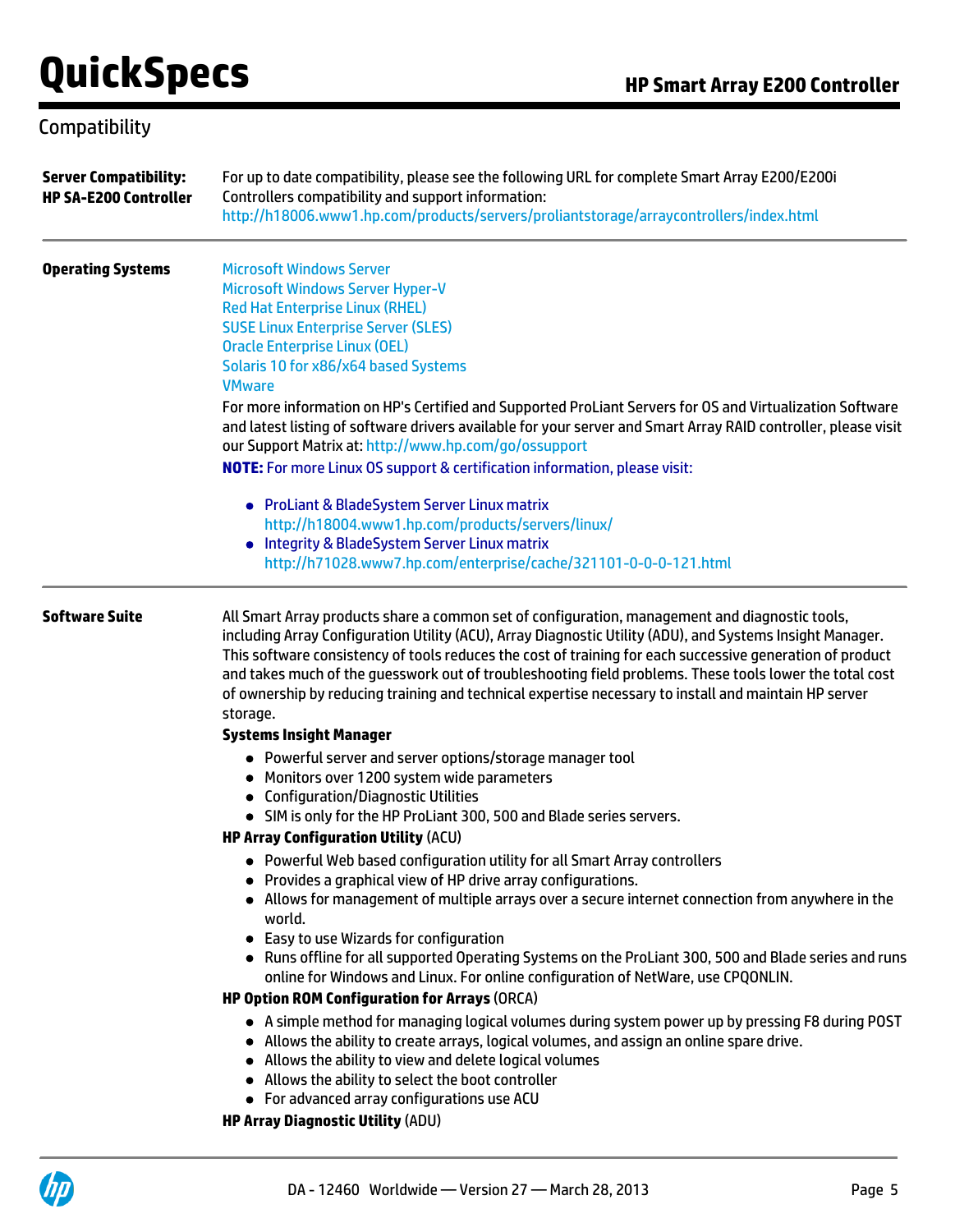# Compatibility

- In depth diagnostic and reporting utility for all Smart Array controllers
- Runs offline for all supported Operating Systems, and runs online for Windows and Linux in HP ProLiant 300, 500 and Blade series servers



DA - 12460 Worldwide - Version 27 - March 28, 2013 Page 6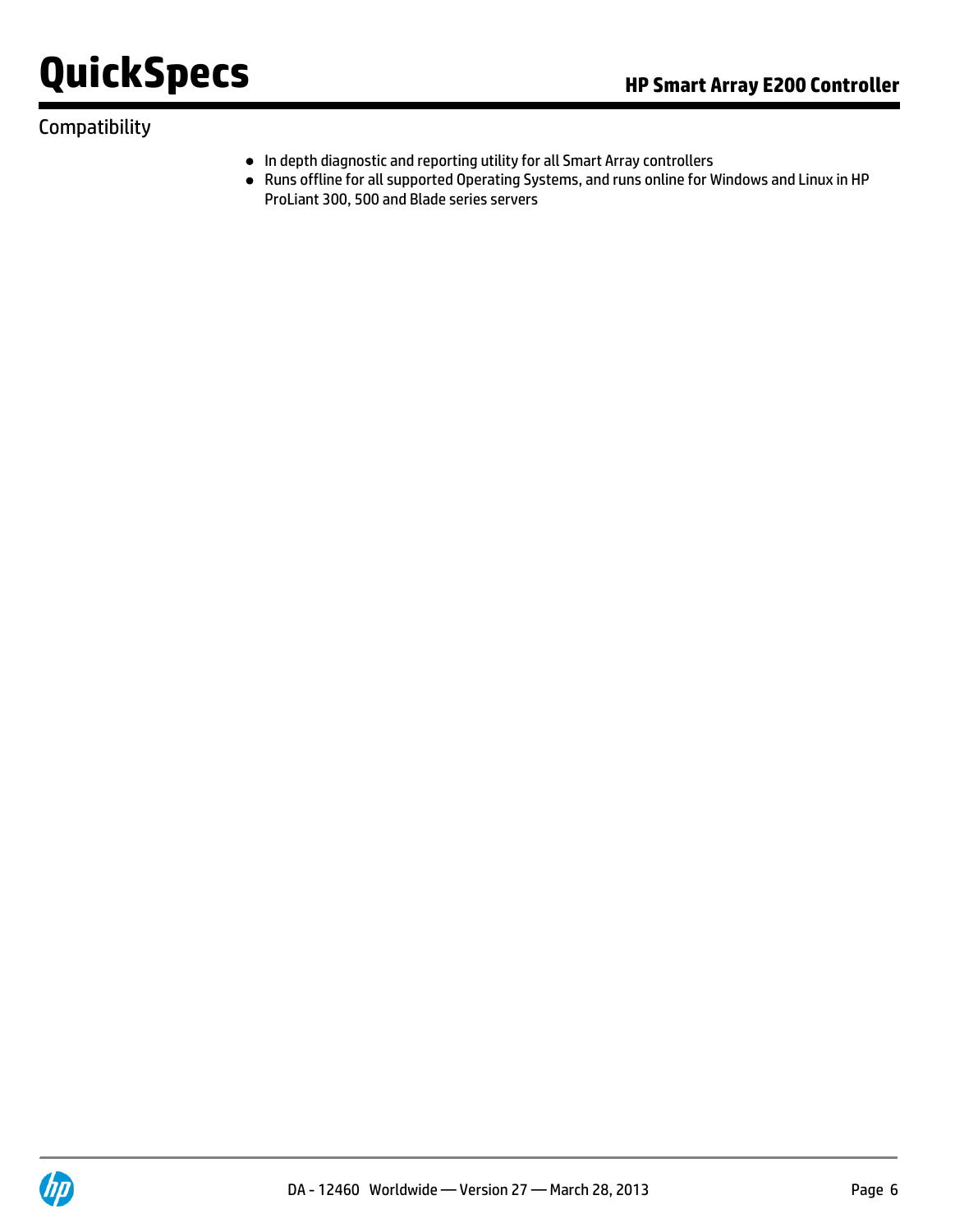# Service and Support

### **Service and Support HP Care Pack Services: Packaged server and storage services for increased uptime, productivity and ROI**

When you buy HP server and storage products and solutions, it's also a good time to think about what levels of support you may need. Our portfolio of service options reduce deployment and management worries while helping you get the most out of your server and storage investments. We take a holistic approach to your environment, bridging servers, blades, storage, software and network infrastructures with our packaged HP Care Pack Services for servers and storage.

#### **Protect your business beyond warranty**

When it comes to robustness and reliability, standard computing equipment warranties have matured along with technology. Good news that can also create problems stemming from depending on standard warranties designed to only protect against product defects and some downtime causes. Using a standard approach to warranty uplifts, such as HP Care Pack Services, helps reduce downtime risks and provides operational consistency for mission-critical and standard business computing.

### **HP Care Pack Services: Upgrading or extending standard server and storage warranties cost effectively**

HP Care Pack Services offer a standard reactive hardware and software support services suite sold separately, or combined with our Support Plus and Support Plus 24 services. The portfolio also provides a combination of integrated proactive and reactive services, such as Proactive 24 Service and Critical Service. In addition with HP Proactive Select, you can acquire the specific proactive constancy and technical services. HP Proactive Select menu offers a broad set of service options that you can mix and match depending on your specific requirements. Proactive service options include offers for server, storage, network, SAN device, software, environment and education services.

HP server and storage lifecycle support services offers a full spectrum of customer care-from technology support to complex migrations to complete managed services. HP Factory Express provides customization, integration and deployment services for turnkey solutions. HP Education Services offer flexible, comprehensive training on to help your IT staff get the most out of your server and storage investments. HP Financial solutions extend innovative financing and cost-effective asset management programs-from purchase to equipment retirement.

Learn more: [www.hp.com/services/servers](http://www.hp.com/services/servers) and [www.hp.com/services/storage](http://www.hp.com/services/storage)

#### **NOTE:** Care Pack Services availability may vary by product and country.

HP Care Pack Services are sold by HP and HP Authorized Service Partners:

- Services for customers purchasing from HP or an enterprise reseller are quoted using HP order configuration tools.
- Customers purchasing from a commercial reseller can find HP Care Pack Services at <http://www.hp.com/go/lookuptool>

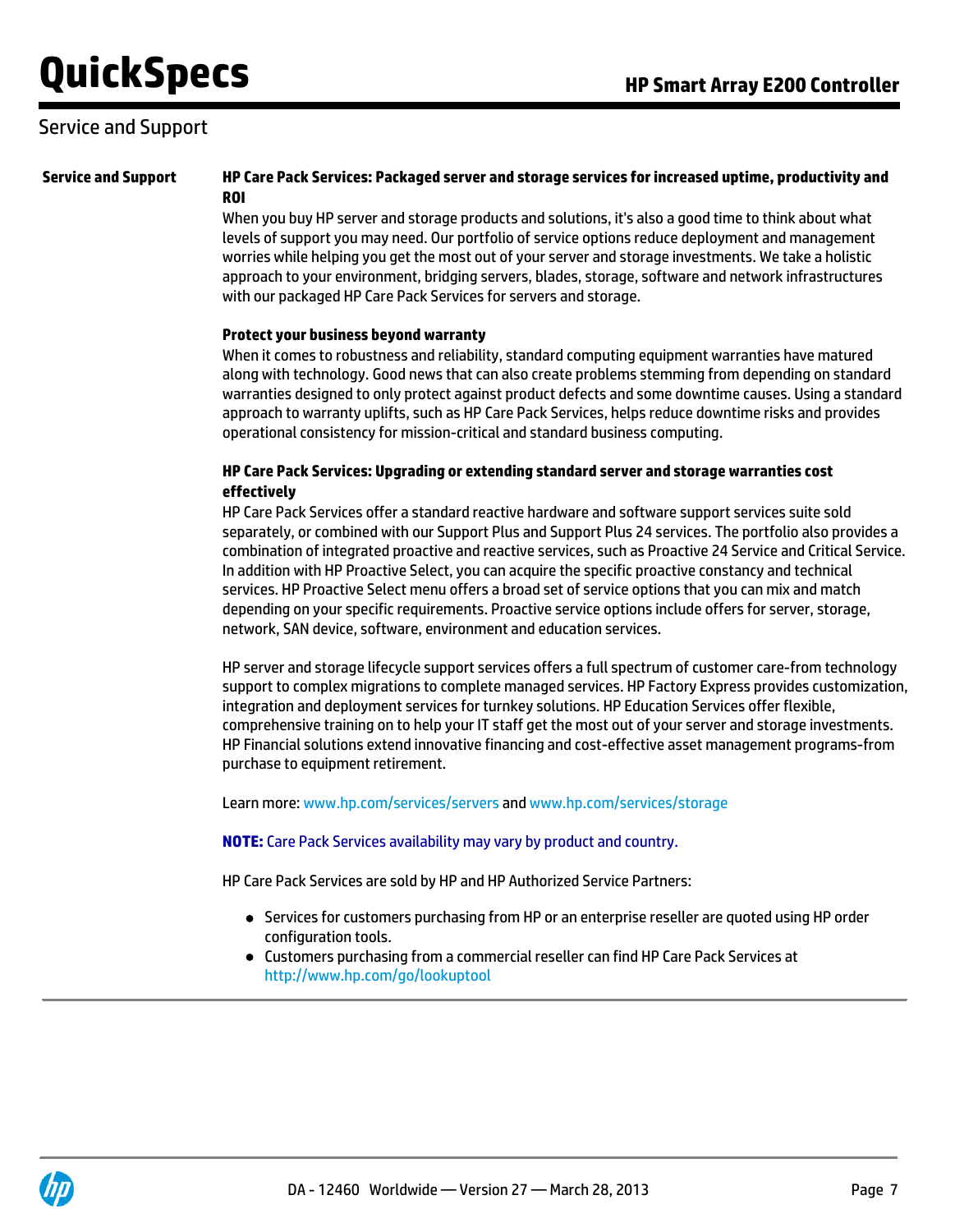### Service and Support

### **Recommended HP Care Pack Services for optimal satisfaction with your HP product**

### **Recommended Services Hardware Options Support**

HP Care Packs provide support for all HP-branded hardware options qualified for inclusion in your server or storage solution. Any additional HP-qualified options installed within the server are covered at the same service level and for the same period as the server and no additional cost.

- Help improve or maintain system uptime
- Convenient onsite support
- Committed response time

#### <http://h20195.www2.hp.com/V2/GetPDF.aspx/5982-6547EEE>

#### **3-Year HP Hardware Support Onsite Service, 4-hour response, 24x7**

Provides you with rapid remote support and if required an HP authorized representative who will arrive on site any time and day of the year to begin hardware maintenance service within 4 hours of the service request being logged.

This service provides a trained HP service specialist to perform an installation that meets HP quality standards, for:

- Help improve or maintain system uptime
- Convenient onsite support
- Committed response time

#### <http://h20195.www2.hp.com/V2/GetPDF.aspx/5982-6547EEE>

#### **HP Installation and Startup of HP ProLiant Servers**

Provides for the installation of your new HP ProLiant server and operating system to assist you in bringing your new HP ProLiant server and operating system into operation in a timely and professional manner.

This service provides a trained HP service specialist to perform an installation that meets HP quality standards, for:

- Delivery of the service at a mutually scheduled time convenient to your organization
- Availability of an HP service specialist to answer basic questions during the onsite delivery of this service
- Custom installation as detailed in "Delivery specifications" or in a Statement of Work (SOW)
- Verification prior to installation that all service prerequisites are met

<http://h20195.www2.hp.com/V2/GetPDF.aspx/5982?7572ENN>

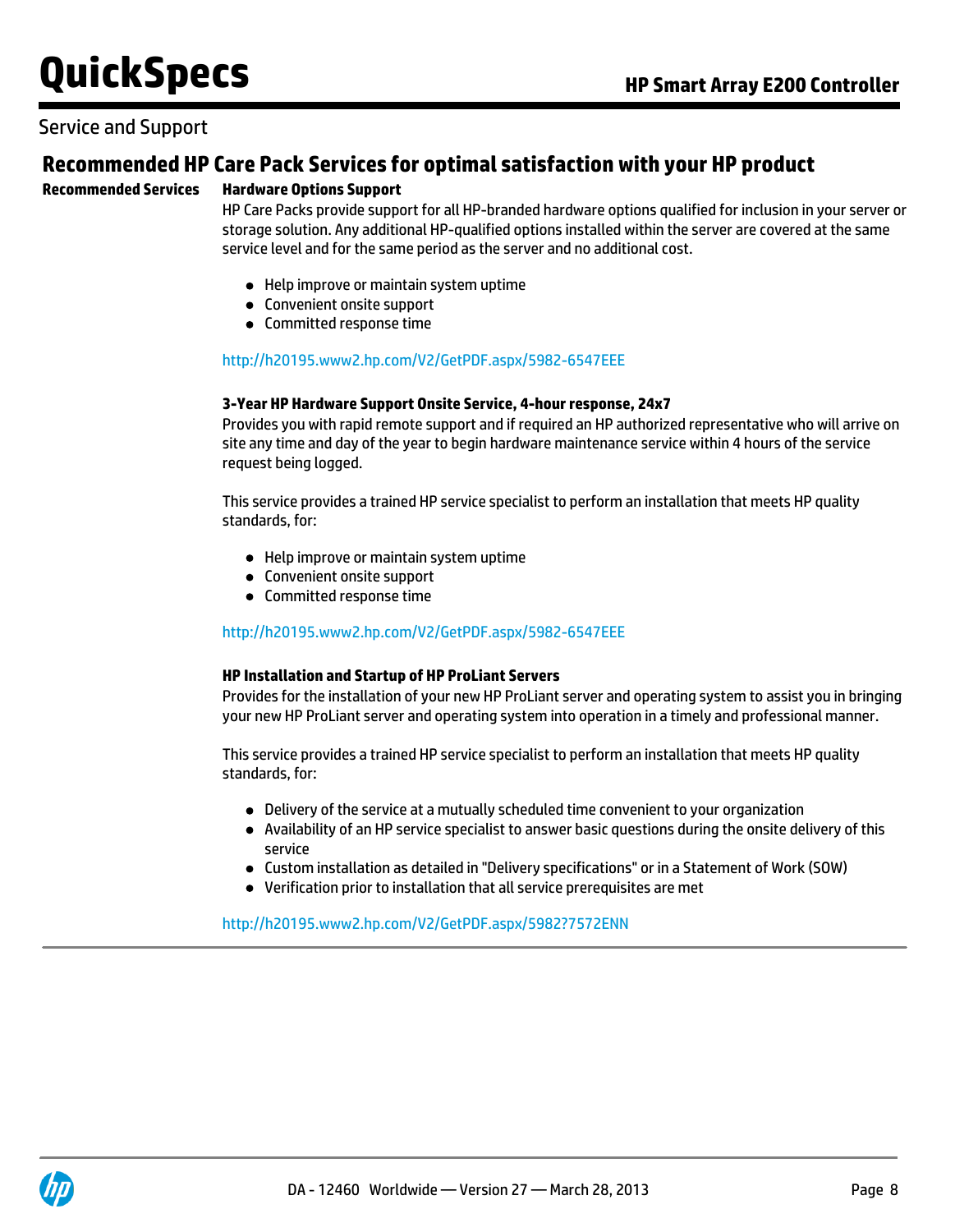### Service and Support

### **Optional HP Care Pack Services that will enhance your HP product experience**

### **Optional Services 3-Year HP Hardware Support Onsite Call-to-Repair (CTR) Service, 6- or 24-hour**

As an alternative to our recommended support level, for customers who need committed call-to-repair for server hardware.

Provides your IT manager with a team of support specialists who will quickly begin troubleshooting the system to help return the hardware to operating condition within 6 or 24 hours of the initial service request to the HP Global Solution Center.

<http://h20195.www2.hp.com/V2/GetPDF.aspx/5981-6636ENN>

#### **3-Year HP Support Plus 24**

As an alternative to our recommended support level, for customers who need access to responsive 24x7 hardware and software support plus software updates on HP and selected third party products:

For a higher return on your server and storage technology, our 3-year combined reactive support service delivers integrated onsite hardware/software support services available 24x7x365, including access to HP technical resources, 4-hour response onsite hardware support and software updates.

<http://h20195.www2.hp.com/V2/GetPDF.aspx/5982-6547EN.pdf>

#### **HP Proactive Select Service**

Customer needs on demand access to consulting, technical proactive services and education courses

Provides a flexible way to purchase HP best-in-class consultancy and technical services. You can buy Proactive Select Service Credits when you purchase your hardware and then use the credits over the next 12 months.

<http://h20195.www2.hp.com/V2/GetPDF.aspx/4AA2-3842ENN>

**eSupport** HP eSupport is a portfolio of technology-based services that assist you with managing your business environment - from the desktop to the data center.

#### **Support Portal**

The HP support portal provides one-stop access to the information, tools and services you need to manage the daily operations of your IT environment.

#### **Features include**:

- Access to self-solve tools (including search technical knowledge base)
- Efficient logging and tracking of support cases
- Collaboration with other business and IT professionals
- Download of patches and drivers
- Access to diagnostic tools
- Proactive notification of relevant information

Access to certain features of the support portal requires an HP service agreement. To access the support portal, visit: <http://www.hp.com/support>

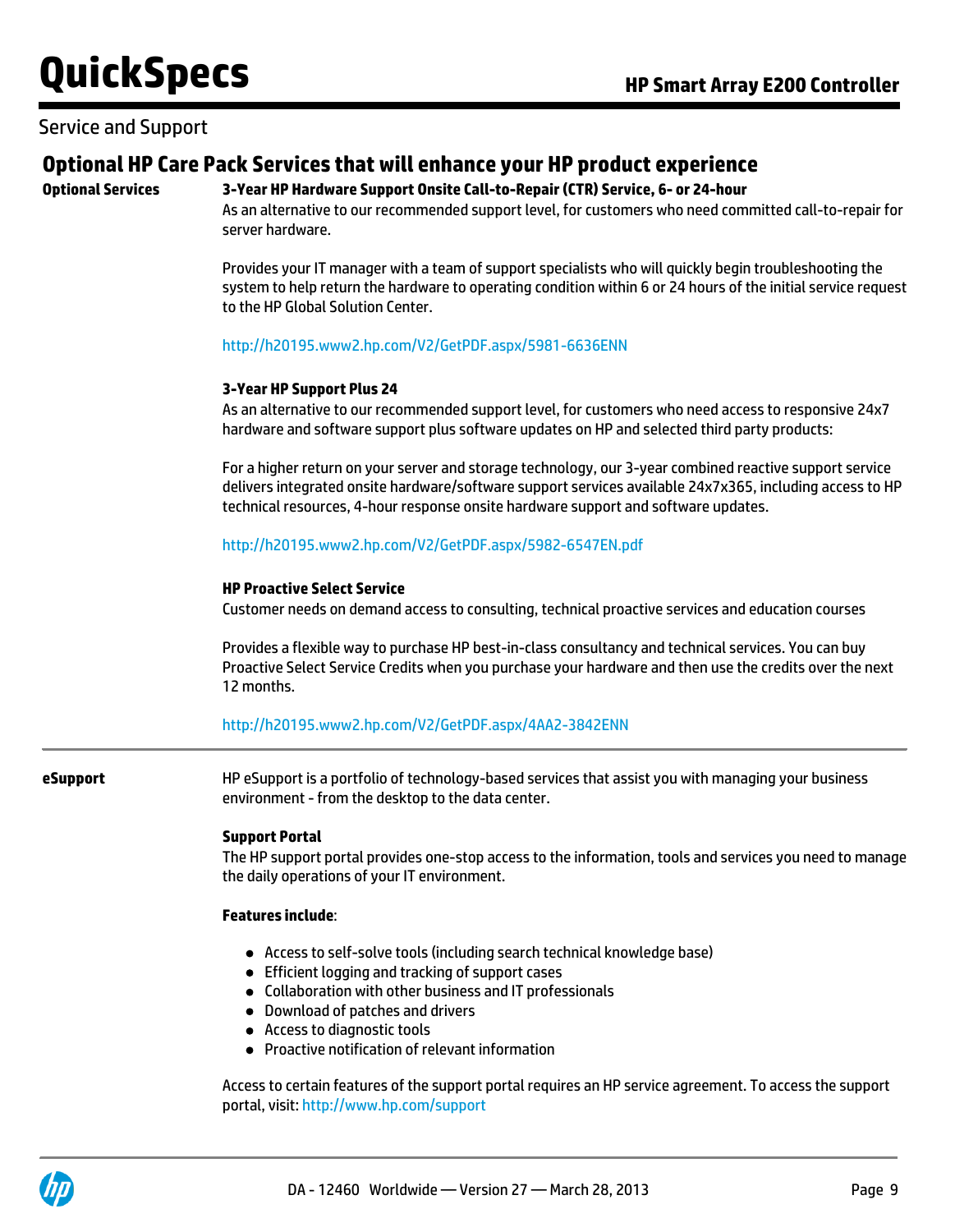| <b>Service and Support</b>                       |                                                                                                                                                                                                                                                                                                                                                                                                                                                                                                                                                                                    |  |  |
|--------------------------------------------------|------------------------------------------------------------------------------------------------------------------------------------------------------------------------------------------------------------------------------------------------------------------------------------------------------------------------------------------------------------------------------------------------------------------------------------------------------------------------------------------------------------------------------------------------------------------------------------|--|--|
|                                                  | HP Insight Remote Support software delivers secure remote support for your HP Servers and Storage, 24 X<br>7, so you can spend less time solving problems and more time focused on your business. You can have<br>your systems remotely monitored for hardware failure using secure technology that's been proven at<br>thousands of companies around the world. In many cases, you can avoid problems before they occur.                                                                                                                                                          |  |  |
| <b>Customer Technical</b><br><b>Training</b>     | In today's cost-conscious business environment, IT professionals, developers, consultants and users face<br>an interesting challenge: how to keep up with the latest technologies and expand important skills while<br>delivering profitable results on current projects. To help address this challenge, HP offers innovative<br>training solutions that help keep you up-to-date on virtualization, server, storage, Insight Control, Citrix,<br>Microsoft <sup>®</sup> and open source/Linux-related topics-while spending less time away from business-critical<br>activities. |  |  |
| <b>HP Services Awards</b>                        | HP Technology Services continues to be recognized for service and support excellence by customers,<br>partners, industry organizations and publications around the world. Recent honors and award reflect our<br>services team's dedications, technical expertise, professionalism and uncompromising commitment to<br>customer satisfaction.                                                                                                                                                                                                                                      |  |  |
| <b>Additional Services</b><br><b>Information</b> | To learn more on HP ProLiant servers, HP BladeSystem servers and HP storage products, please contact<br>your HP sales representative or HP Authorized Channel Partner. Or visit: www.hp.com/services/proliant or<br>www.hp.com/services/bladesystem or http://www.hp.com/hps/storage                                                                                                                                                                                                                                                                                               |  |  |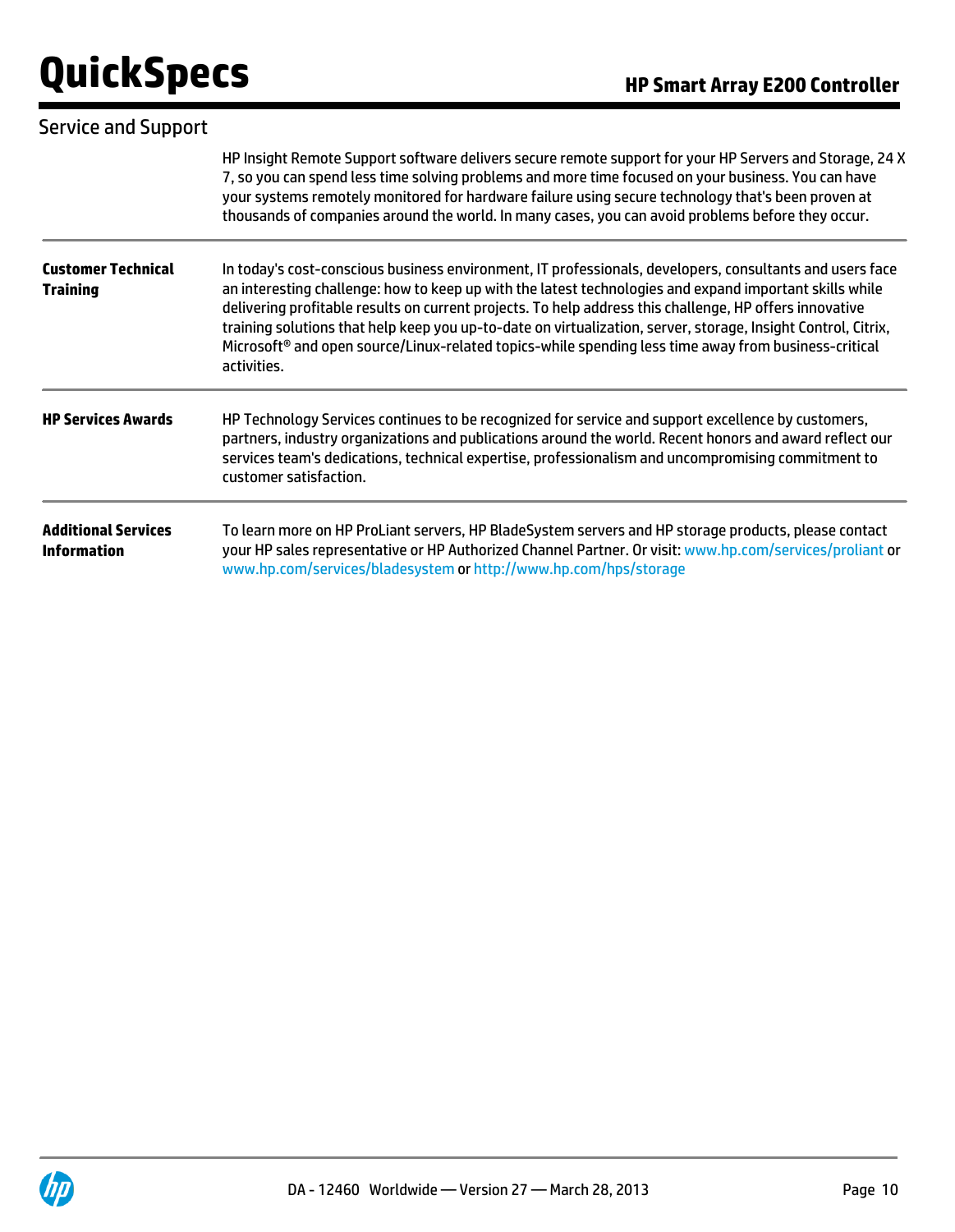### Related Options

|                             | <b>NOTE:</b> This is a list of related options. Some may be discontinued.                                                                                                                                                                                                     |            |  |
|-----------------------------|-------------------------------------------------------------------------------------------------------------------------------------------------------------------------------------------------------------------------------------------------------------------------------|------------|--|
| <b>HP Optional Upgrades</b> | HP 128MB SA641/642/E200 Battery Backed Write Cache                                                                                                                                                                                                                            |            |  |
|                             | HP 128MB Battery Backed Write Cache with Battery Housing Kit                                                                                                                                                                                                                  | 346914-B21 |  |
| <b>HP Hard Drives</b>       | <b>NOTE:</b> The components of a storage subsystem (e.g. the drive, the HBA/controller,<br>firmware, and the server backplane) should operate at the same data transfer rate or<br>the system bandwidth will be negotiated down to an acceptable level for all<br>components. |            |  |
|                             | <b>NOTE:</b> Hard drives have either a one year or three year warranty; refer to the specific<br>hard drive QuickSpecs for details.                                                                                                                                           |            |  |
|                             | SAS Hot Plug SFF (2.5-inch) Enterprise (ENT) Drives                                                                                                                                                                                                                           |            |  |
|                             | HP 900GB 6G SAS 10K rpm SFF (2.5-inch) Dual Port Enterprise 3yr Warranty Hard Drive                                                                                                                                                                                           | 619291-B21 |  |
|                             | HP 600GB 6G SAS 10K rpm SFF (2.5-inch) Dual Port Enterprise 3yr Warranty Hard Drive                                                                                                                                                                                           | 581286-B21 |  |
|                             | HP 450GB 6G SAS 10K rpm SFF (2.5-inch) Dual Port Enterprise 3yr Warranty Hard Drive                                                                                                                                                                                           | 581284-B21 |  |
|                             | HP 300GB 6G SAS 10K rpm SFF (2.5-inch) Dual Port Enterprise 3yr Warranty Hard Drive                                                                                                                                                                                           | 507127-B21 |  |
|                             | HP 300GB 3G SAS 10K rpm SFF (2.5-inch) Dual Port Enterprise 3yr Warranty Hard Drive                                                                                                                                                                                           | 492620-B21 |  |
|                             | HP 146GB 6G SAS 15K rpm SFF (2.5-inch) Dual Port Enterprise 3yr Warranty Hard Drive                                                                                                                                                                                           | 512547-B21 |  |
|                             | HP 146GB 3G SAS 15K rpm SFF (2.5-inch) Dual Port Enterprise 3yr Warranty Hard Drive                                                                                                                                                                                           | 504062-B21 |  |
|                             | HP 146GB 6G SAS 10K rpm SFF (2.5-inch) Dual Port Enterprise 3yr Warranty Hard Drive                                                                                                                                                                                           | 507125-B21 |  |
|                             | HP 146GB 3G SAS 10K rpm SFF (2.5-inch) Dual Port Enterprise 3yr Warranty Hard Drive                                                                                                                                                                                           | 418367-B21 |  |
|                             | HP 72GB 6G SAS 15K rpm SFF (2.5-inch) Dual Port Enterprise 3yr Warranty Hard Drive                                                                                                                                                                                            | 512545-B21 |  |
|                             | HP 72GB 3G SAS 15K rpm SFF (2.5-inch) Dual Port Enterprise 3yr Warranty Hard Drive                                                                                                                                                                                            | 418371-B21 |  |
|                             | HP 146GB 10K rpm Hot Plug SAS 2.5 Single Port Hard Drive                                                                                                                                                                                                                      | 431958-B21 |  |
|                             | HP 72GB 15K rpm Hot Plug SAS 2.5 Single Port Hard Drive                                                                                                                                                                                                                       | 431935-B21 |  |
|                             | HP 72GB 10K rpm Hot Plug SAS 2.5 Dual Port Hard Drive                                                                                                                                                                                                                         | 384842-B21 |  |
|                             | HP 72GB 10K rpm Hot Plug SAS 2.5 Hard Drive                                                                                                                                                                                                                                   | 375861-B21 |  |
|                             | HP 36GB 15K rpm Hot Plug SAS 2.5 Dual Port Hard Drive                                                                                                                                                                                                                         | 418369-B21 |  |
|                             | HP 36GB 15K rpm Hot Plug SAS 2.5 Single Port Hard Drive                                                                                                                                                                                                                       | 431933-B21 |  |
|                             | SAS Non-Hot Plug SFF (2.5-inch) Enterprise (ENT) Drives                                                                                                                                                                                                                       |            |  |
|                             | HP 600GB 6G SAS 10K rpm SFF (2.5-inch) Non-hot Plug Dual Port Enterprise 3yr<br><b>Warranty Hard Drive</b>                                                                                                                                                                    | 590698-B21 |  |
|                             | HP 300GB 6G SAS 10K rpm SFF (2.5-inch) Non-hot Plug Dual Port Enterprise 3yr<br><b>Warranty Hard Drive</b>                                                                                                                                                                    | 537809-B21 |  |
|                             | HP 146GB 6G SAS 10K rpm SFF (2.5-inch) Non-hot Plug Dual Port Enterprise 3yr<br><b>Warranty Hard Drive</b>                                                                                                                                                                    | 537807-B21 |  |
|                             | HP 72GB 6G SAS 15K rpm SFF (2.5-inch) Non-hot Plug Dual Port Enterprise 3yr Warranty<br><b>Hard Drive</b>                                                                                                                                                                     | 537805-B21 |  |
|                             | SAS Hot Plug LFF (3.5-inch) Enterprise (ENT) Drives                                                                                                                                                                                                                           |            |  |
|                             | HP 600GB 6G SAS 15K rpm LFF (3.5-inch) Dual Port Enterprise 3yr Warranty Hard Drive                                                                                                                                                                                           | 516828-B21 |  |
|                             | HP 450GB 6G SAS 15K rpm LFF (3.5-inch) Dual Port Enterprise 3yr Warranty Hard Drive                                                                                                                                                                                           | 516816-B21 |  |
|                             | HP 450GB 3G SAS 15K rpm LFF (3.5-inch) Dual Port Enterprise 3yr Warranty Hard Drive                                                                                                                                                                                           | 454232-B21 |  |
|                             | HP 400GB 10K rpm Hot Plug SAS 3.5 Dual Port Enterprise Hard Drive                                                                                                                                                                                                             | 459508-B21 |  |
|                             | HP 300GB 15K rpm Hot Plug SAS 3.5 Single Port Hard Drive                                                                                                                                                                                                                      | 431944-B21 |  |
|                             | HP 300GB 6G SAS 15K rpm LFF (3.5-inch) Dual Port Enterprise 3yr Warranty Hard Drive                                                                                                                                                                                           | 516814-B21 |  |
|                             | HP 300GB 3G SAS 15K rpm LFF (3.5-inch) Dual Port Enterprise 3yr Warranty Hard Drive                                                                                                                                                                                           | 416127-B21 |  |

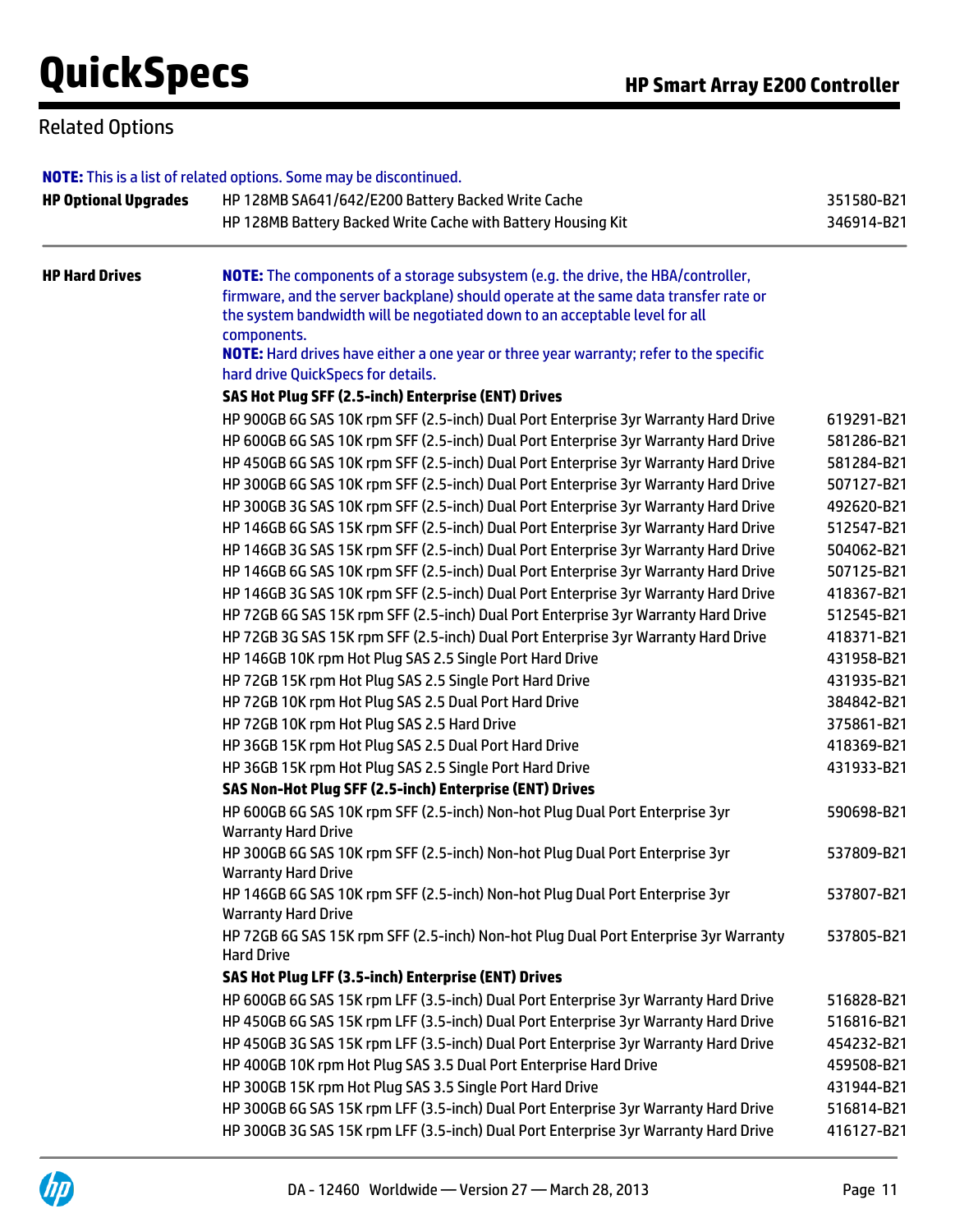# Related Options

| HP 146GB 15K rpm Hot Plug SAS 3.5 Single Port Hard Drive                                        | 375872-B21 |
|-------------------------------------------------------------------------------------------------|------------|
| HP 146GB 3G SAS 15K rpm LFF (3.5-inch) Dual Port Enterprise 3yr Warranty Hard Drive             | 384854-B21 |
| HP 72GB 15K rpm Hot Plug SAS 3.5 Single Port Hard Drive                                         | 375870-B21 |
| HP 72GB 15K rpm Hot Plug SAS 3.5 Dual Port Hard Drive                                           | 384852-B21 |
| SAS Non-Hot Plug LFF (3.5-inch) Enterprise (ENT) Drives                                         |            |
| HP 600GB 6G SAS 15K rpm LFF (3.5-inch) Non-hot Plug Dual Port Enterprise 3yr                    | 516830-B21 |
| <b>Warranty Hard Drive</b>                                                                      |            |
| HP 450GB 6G SAS 15K rpm LFF (3.5-inch) Non-hot Plug Dual Port Enterprise 3yr                    | 516826-B21 |
| <b>Warranty Hard Drive</b>                                                                      |            |
| HP 450GB 3G SAS 15K rpm LFF (3.5-inch) Non-hot Plug Dual Port Enterprise 3yr                    | 454234-B21 |
| <b>Warranty Hard Drive</b>                                                                      |            |
| HP 400GB 10K rpm Non Hot Plug SAS 3.5 Dual Port Enterprise Hard Drive                           | 508232-B21 |
| HP 300GB 6G SAS 15K rpm LFF (3.5-inch) Non-hot Plug Dual Port Enterprise 3yr                    | 516824-B21 |
| <b>Warranty Hard Drive</b>                                                                      |            |
| HP 300GB 6G SAS 15K rpm LFF (3.5-inch) Non-hot Plug Dual Port Enterprise 3yr                    | 516824-B21 |
| <b>Warranty Hard Drive</b>                                                                      |            |
| HP 300GB 3G SAS 15K rpm LFF (3.5-inch) Non-hot Plug Dual Port Enterprise 3yr                    | 417950-B21 |
| <b>Warranty Hard Drive</b>                                                                      |            |
| HP 300GB 15K rpm Non Hot Plug SAS 3.5 Single Port Hard Drive                                    | 431950-B21 |
| HP 146GB 3G SAS 15K rpm LFF (3.5-inch) Non-hot Plug Dual Port Enterprise 3yr                    | 417855-B21 |
| <b>Warranty Hard Drive</b>                                                                      |            |
| HP 146GB 15K rpm Non Hot Plug SAS 3.5 Single Port Hard Drive                                    | 432093-B21 |
| HP 72GB 15K rpm Non Hot Plug SAS 3.5 Single Port Hard Drive                                     | 432095-B21 |
| SAS Hot Plug SFF (2.5-inch) Midline (MDL) Drives                                                |            |
| HP 900GB 6G SAS 10K rpm SFF (2.5-inch) Dual Port Enterprise 3yr Warranty Hard Drive             | 605835-B21 |
| HP 500GB 6G SAS 7.2K rpm SFF (2.5-inch) Dual Port Midline 1yr Warranty Hard Drive               | 507610-B21 |
| SAS Hot Plug LFF (3.5-inch) Midline (MDL) Drives                                                |            |
| HP 2TB 6G SAS 7.2K rpm LFF (3.5-inch) Dual Port Midline 1yr Warranty Hard Drive                 | 507616-B21 |
| HP 1TB 6G SAS 7.2K rpm LFF (3.5-inch) Dual Port Midline 1yr Warranty Hard Drive                 | 507614-B21 |
| HP 1TB 3G SAS 7.2K rpm LFF (3.5-inch) Dual Port Midline 1yr Warranty Hard Drive                 | 461137-B21 |
| HP 750GB 3G SAS 7.2K rpm LFF (3.5-inch) Dual Port Midline 1yr Warranty Hard Drive               | 461135-B21 |
| SATA Hot Plug SFF (2.5-inch) Midline (MDL) Drives                                               |            |
| HP 1TB 3G SATA 7.2K rpm SFF (2.5-inch) Hot Plug Midline 1yr Warranty Hard Drive                 | 625609-B21 |
| HP 500GB 3G SATA 7.2K rpm SFF (2.5-inch) Midline 1yr Warranty Hard Drive                        | 507750-B21 |
| HP 250GB 3G SATA 7.2K rpm SFF (2.5-inch) Hot plug Midline 1yr Warranty Hard Drive               | 625607-B21 |
| HP 160GB 3G SATA 7.2K rpm SFF (2.5-inch) Midline 1yr Warranty Hard Drive                        | 530888-B21 |
| SATA Non-Hot Plug SFF (2.5-inch) Midline (MDL) Drives                                           |            |
| HP 500GB 3G SATA 7.2K rpm SFF (2.5-inch) Non-hot Plug Midline 1yr Warranty Hard                 | 507753-B21 |
| <b>Drive</b>                                                                                    |            |
| HP 160GB 3G SATA 7.2K rpm SFF (2.5-inch) Non-hot Plug Midline 1yr Warranty Hard<br><b>Drive</b> | 530891-B21 |
| SATA Hot Plug LFF (3.5-inch) Midline (MDL) Drives                                               |            |
| HP 2TB 3G SATA 7.2K rpm LFF (3.5-inch) Midline 1yr Warranty Hard Drive                          |            |
| HP 1TB 3G SATA 7.2K rpm LFF (3.5-inch) Midline 1yr Warranty Hard Drive                          | 507632-B21 |
|                                                                                                 | 454146-B21 |
| HP 750GB 3G SATA 7.2K rpm LFF (3.5-inch) Midline 1yr Warranty Hard Drive                        | 458930-B21 |
| HP 500GB 3G SATA 7.2K rpm LFF (3.5-inch) Midline 1yr Warranty Hard Drive                        | 458928-B21 |

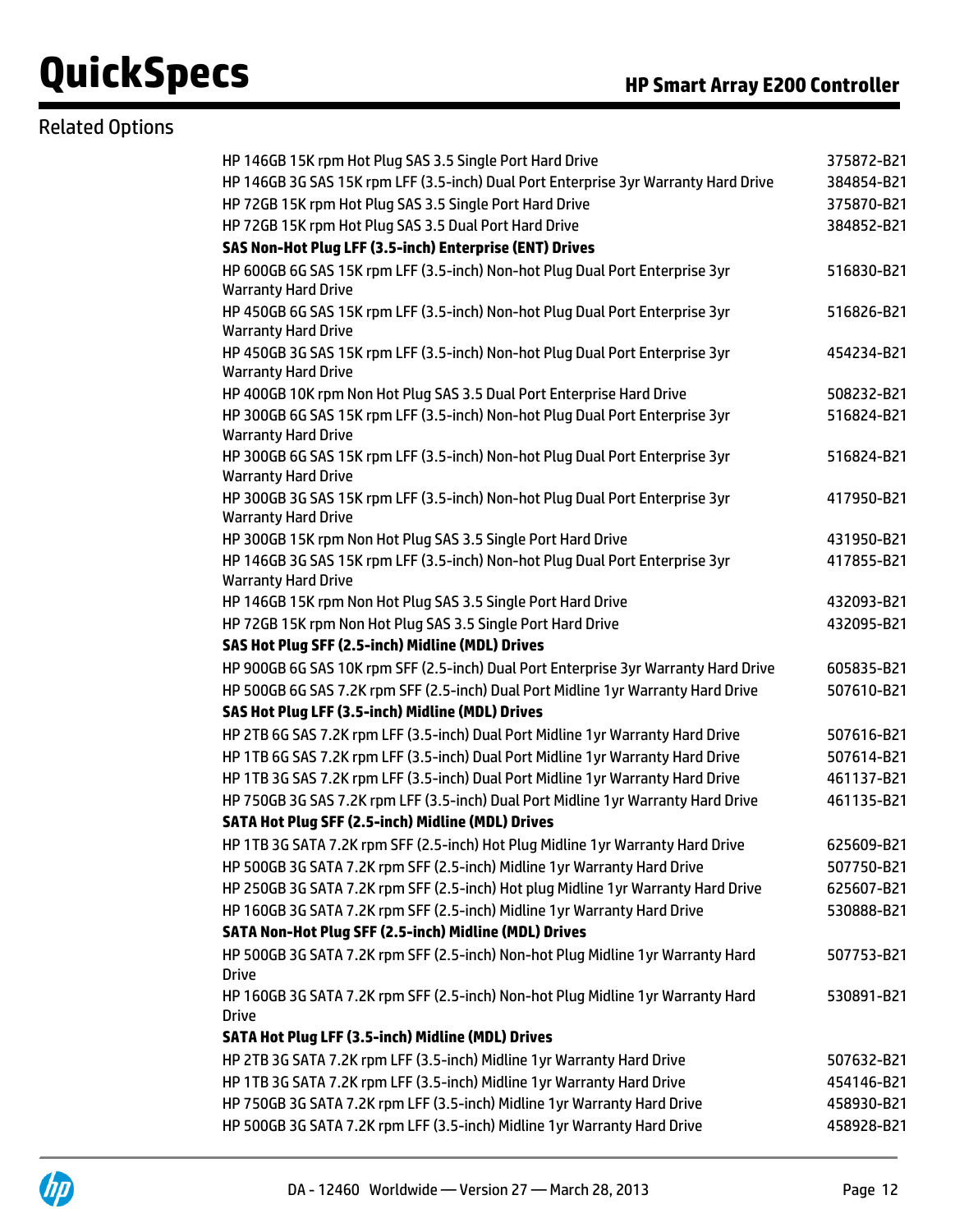| <b>Related Options</b> |                                                                                                    |            |
|------------------------|----------------------------------------------------------------------------------------------------|------------|
|                        | HP 250GB 3G SATA 7.2K rpm LFF (3.5-inch) Midline 1yr Warranty Hard Drive                           | 458926-B21 |
|                        | SATA Non-Hot Plug LFF (3.5-inch) Midline (MDL) Drives                                              |            |
|                        | HP 2TB 3G SATA 7.2K rpm LFF (3.5-inch) Non-hot Plug Midline 1yr Warranty Hard Drive                | 507774-B21 |
|                        | HP 1TB 3G SATA 7.2K rpm LFF (3.5-inch) Non-hot Plug Midline 1yr Warranty Hard Drive                | 507772-B21 |
|                        | HP 750GB 3G SATA 7.2K rpm LFF (3.5-inch) Non-hot Plug Midline 1yr Warranty Hard<br><b>Drive</b>    | 462595-B21 |
|                        | HP 500GB 3G SATA 7.2K rpm LFF (3.5-inch) Non-hot Plug Midline 1yr Warranty Hard<br><b>Drive</b>    | 458941-B21 |
|                        | HP 250GB 3G SATA 7.2K rpm LFF (3.5-inch) Non-hot Plug Midline 1yr Warranty Hard<br><b>Drive</b>    | 458939-B21 |
|                        | SATA Hot Plug SFF (2.5-inch) Entry (ETY) Drives                                                    |            |
|                        | HP 250GB 3G SATA 5.4K rpm SFF (2.5-inch) Entry 1yr Warranty Hard Drive                             | 460355-B21 |
|                        | HP 120GB 1.5G SATA 5.4K rpm SFF (2.5-inch) Entry 1yr Warranty Hard Drive                           | 458924-B21 |
|                        | SATA Non-Hot Plug SFF (2.5-inch) Entry (ETY) Drives                                                |            |
|                        | HP 500GB 3G SATA 7.2K rpm SFF (2.5-inch) Non-hot plug Entry 1yr Warranty Hard Drive                | 628033-B21 |
|                        | HP 250GB 3G SATA 5.4K rpm SFF (2.5-inch) Non-hot Plug Entry 1yr Warranty Hard Drive                | 460357-B21 |
|                        | HP 120GB 1.5G SATA 5.4K rpm SFF (2.5-inch) Non-hot Plug Entry 1yr Warranty Hard<br><b>Drive</b>    | 459357-B21 |
|                        | SATA Hot Plug LFF (3.5-inch) Entry (ETY) Drives                                                    |            |
|                        | HP 250GB 3G SATA 7.2K rpm LFF (3.5-inch) Entry 1yr Warranty Hard Drive                             | 571230-B21 |
|                        | HP 160GB 3G SATA 7.2K rpm LFF (3.5-inch) Entry 1yr Warranty Hard Drive                             | 458945-B21 |
|                        | SATA Non-Hot Plug LFF (3.5-inch) Entry (ETY) Drives                                                |            |
|                        | HP 250GB 3G SATA 7.2K rpm LFF (3.5-inch) Non-hot Plug Entry 1yr Warranty Hard Drive                | 571232-B21 |
|                        | HP 160GB 3G SATA 7.2K rpm LFF (3.5-inch) Non-hot Plug Entry 1yr Warranty Hard Drive                | 458947-B21 |
|                        | <b>Small Form Factor (SFF) SATA Hot Plug Drives</b>                                                |            |
|                        | HP 60GB 5.4K rpm Hot Plug SFF SATA 1yr Warranty Hard Drive                                         | 379306-B21 |
|                        | 3.5" SATA Hot Plug Drives                                                                          |            |
|                        | HP 80GB 7.2K rpm Hot Plug SATA 1yr Warranty Hard Drive                                             | 349237-B21 |
|                        | 3.5" SATA Non-Hot Plug Drives                                                                      |            |
|                        | HP 80GB 7.2K rpm Non Hot Plug SATA 1yr Warranty Hard Drive                                         | 383410-B21 |
|                        | SATA Hot Plug 2.5" Enterprise Mainstream Solid State Drives                                        |            |
|                        | HP 400GB 3G SATA MLC SFF (2.5-inch) Enterprise Mainstream 3yr Warranty Solid State<br><b>Drive</b> | 636597-B21 |
|                        | HP 200GB 3G SATA MLC SFF (2.5-inch) Enterprise Mainstream 3yr Warranty Solid State<br><b>Drive</b> | 636595-B21 |
|                        | HP 120GB 3G SATA SFF (2.5-inch) Midline 1yr Warranty Solid State Drive                             | 572073-B21 |
|                        | HP 100GB 3G SATA MLC SFF (2.5-inch) Enterprise Mainstream 3yr Warranty Solid State<br><b>Drive</b> | 636593-B21 |
|                        | HP 60GB 3G SATA SFF (2.5-inch) Midline 1yr Warranty Solid State Drive                              | 572071-B21 |
|                        | <b>SATA Hot Plug 3.5" Midline (MDL) Solid State Drives</b>                                         |            |
|                        | HP 400GB 3G SATA MLC LFF (3.5-inch) Enterprise Mainstream 3yr Warranty Solid State<br><b>Drive</b> | 636611-B21 |
|                        | HP 200GB 3G SATA MLC LFF (3.5-inch) Enterprise Mainstream 3yr Warranty Solid State<br><b>Drive</b> | 636609-B21 |
|                        | HP 120GB 3G SATA LFF (3.5-inch) Midline 1yr Warranty Solid State Drive                             | 570763-B21 |

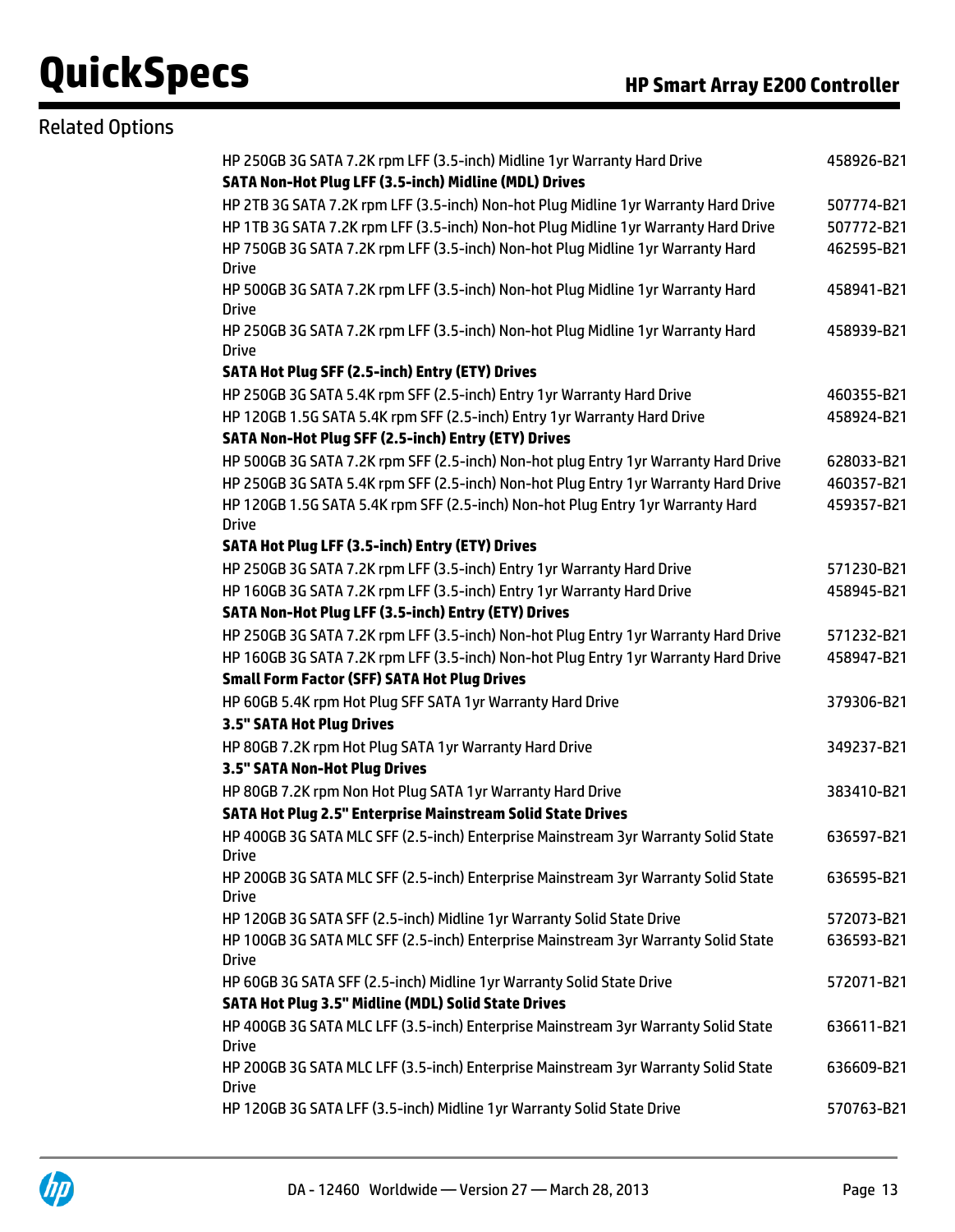# Related Options

| HP 100GB 3G SATA MLC LFF (3.5-inch) Enterprise Mainstream 3yr Warranty Solid State<br><b>Drive</b>                                                                                                                                                                                                    | 636607-B21 |
|-------------------------------------------------------------------------------------------------------------------------------------------------------------------------------------------------------------------------------------------------------------------------------------------------------|------------|
| HP 60GB 3G SATA LFF (3.5-inch) Midline 1yr Warranty Solid State Drive                                                                                                                                                                                                                                 | 570761-B21 |
| SATA Non-hot Plug 2.5" Midline (MDL) Solid State Drives                                                                                                                                                                                                                                               |            |
| HP 400GB 3G SATA MLC SFF (2.5-inch) Non-hot plug Enterprise Mainstream 3yr Wty<br><b>Solid State Drive</b>                                                                                                                                                                                            | 636605-B21 |
| HP 200GB 3G SATA MLC SFF (2.5-inch) Non-hot plug Enterprise Mainstream 3yr Wty<br><b>Solid State Drive</b>                                                                                                                                                                                            | 636601-B21 |
| HP 120GB 3G SATA SFF (2.5-inch) Non-hot plug Midline 1yr Wty Solid State Drive                                                                                                                                                                                                                        | 572077-B21 |
| HP 100GB 3G SATA MLC SFF (2.5-inch) Non-hot plug Enterprise Mainstream 3yr Wty<br><b>Solid State Drive</b>                                                                                                                                                                                            | 636599-B21 |
| HP 60GB 3G SATA SFF (2.5-inch) Non-hot plug Midline 1yr Wty Solid State Drive                                                                                                                                                                                                                         | 572075-B21 |
| 6G SAS Hot Plug Enterprise Performance Solid State Drives                                                                                                                                                                                                                                             |            |
| HP 200GB 6G SAS SLC SFF (2.5-inch) Enterprise Performance 3yr Warranty Solid State<br><b>Drive</b>                                                                                                                                                                                                    | 632492-B21 |
| HP 400GB 6G SAS SLC SFF (2.5-inch) Enterprise Performance 3yr Warranty Solid State<br><b>Drive</b>                                                                                                                                                                                                    | 632494-B21 |
| 6G SAS Hot Plug Enterprise Mainstream Solid State Drives                                                                                                                                                                                                                                              |            |
| HP 200GB 6G SAS MLC SFF (2.5-inch) Enterprise Mainstream 3yr Warranty Solid State<br><b>Drive</b>                                                                                                                                                                                                     | 632502-B21 |
| HP 400GB 6G SAS MLC SFF (2.5-inch) Enterprise Mainstream 3yr Warranty Solid State<br><b>Drive</b>                                                                                                                                                                                                     | 632504-B21 |
| HP 800GB 6G SAS MLC SFF (2.5-inch) Enterprise Mainstream 3yr Warranty Solid State<br><b>Drive</b>                                                                                                                                                                                                     | 632506-B21 |
| NOTE: Go to the HP Hard Drive Compatibility table for complete drive compatibility<br>information (http://www.hp.com/products/harddiskdrives). Using hard drives in<br>unsupported configurations will result in voiding the warranty and could result in<br>damage to the drive and/or loss of data. |            |